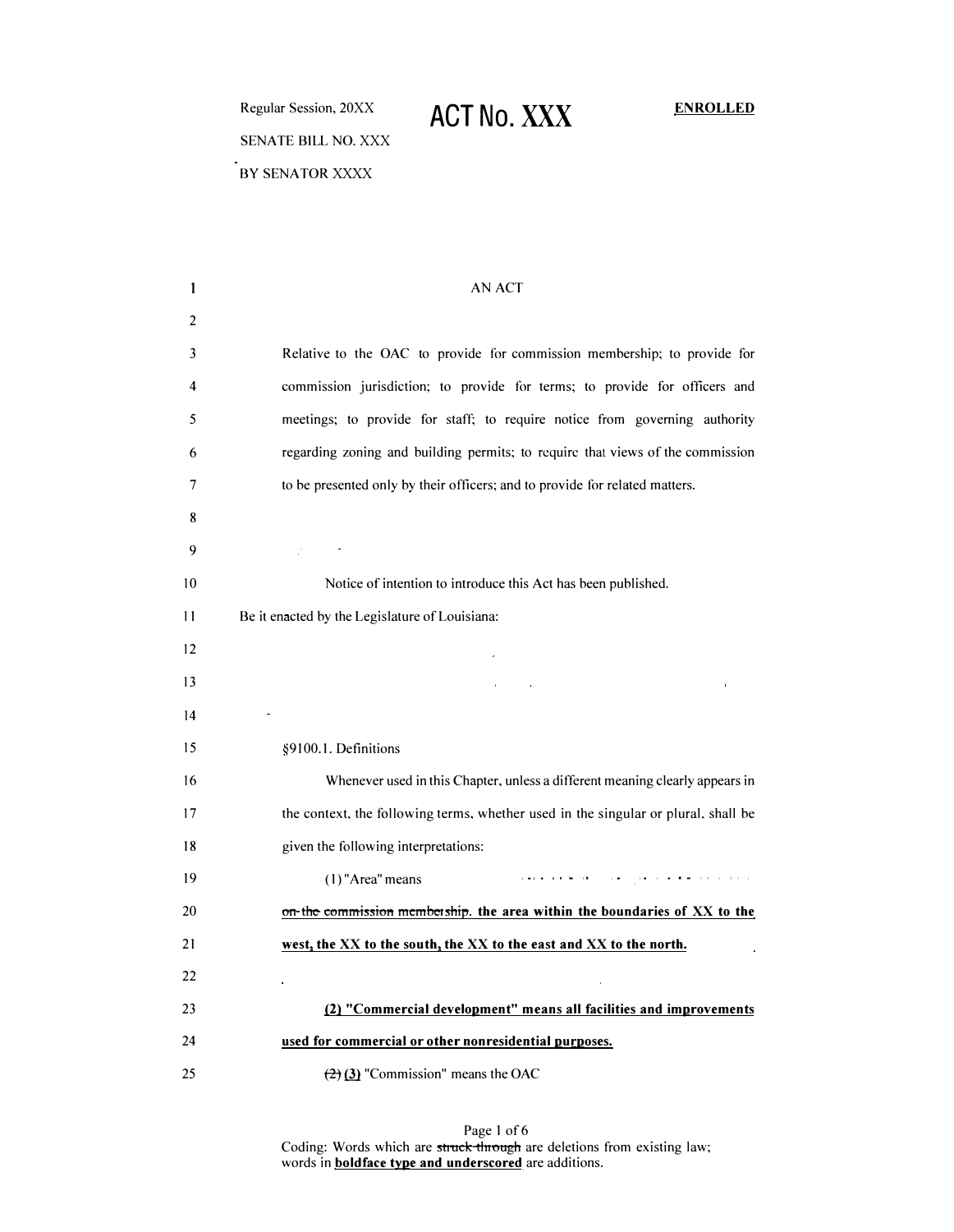|         | <b>SB NO. 102</b><br><b>ENROLLED</b>                                                              |  |
|---------|---------------------------------------------------------------------------------------------------|--|
| 1       | Commission.                                                                                       |  |
| 2       | $\left(\frac{1}{2}\right)$ (4) "Governing authority" means the governing authority of the city of |  |
| 3       | New Orleans.                                                                                      |  |
| 4       | (5) "Large development" means any development other than single-                                  |  |
| 5       | family development, a multi-family development or a commercial development.                       |  |
| 6       | (6) "Multi-family development" means any building that is designed to                             |  |
| 7       | house more than one family, including, but not limited to duplexes,                               |  |
| 8       | condominiums and apartment buildings.                                                             |  |
| 9       | $\ast$                                                                                            |  |
| 10      | §9100.3. Commission's neighborhood area; domicile                                                 |  |
| 11      | A. The commission area shall include each neighborhood in New Orleans                             |  |
| $12 \,$ | East that is represented on the commission by the chief executive officer president               |  |
| 13      | and or appointed representative of the neighborhood organization or association or                |  |
| 14      | organization as provided in this Chapter.                                                         |  |
| 15      | $\ast$                                                                                            |  |
| 16      | §9100.4. Purposes                                                                                 |  |
| 17      | *<br>*                                                                                            |  |
| 18      | B. Within the commission's area, the commission shall may:                                        |  |
| 19      | (1) Present and further the interest of the individual homeowners in the area                     |  |
| 20      | to aid in the preservation of property values and to improve the character and                    |  |
| 21      | integrity of individual residential neighborhoods.                                                |  |
| 22      | (2) Educate and inform member neighborhood organizations and associations                         |  |
| 23      | or organizations on matters and issues of general interest.                                       |  |
| 24      | (3) Participate in planning and improvement.                                                      |  |
| 25      | (4) Participate with community-based organizations which seek to improve                          |  |
| 26      | the community environment.                                                                        |  |
| 27      | §9100.5. Commission membership                                                                    |  |
| 28      | A.(1) The commission shall consist of the chief executive officer and one                         |  |
| 29      | representative appointed by the chief executive officer from each duly organized                  |  |
| 30      | nonprofit organization or association representing single-family homeowners in New                |  |
|         | Page 2 of 6                                                                                       |  |

Coding: Words which are struck through are deletions from existing law; words in **boldface type and underscored** are additions.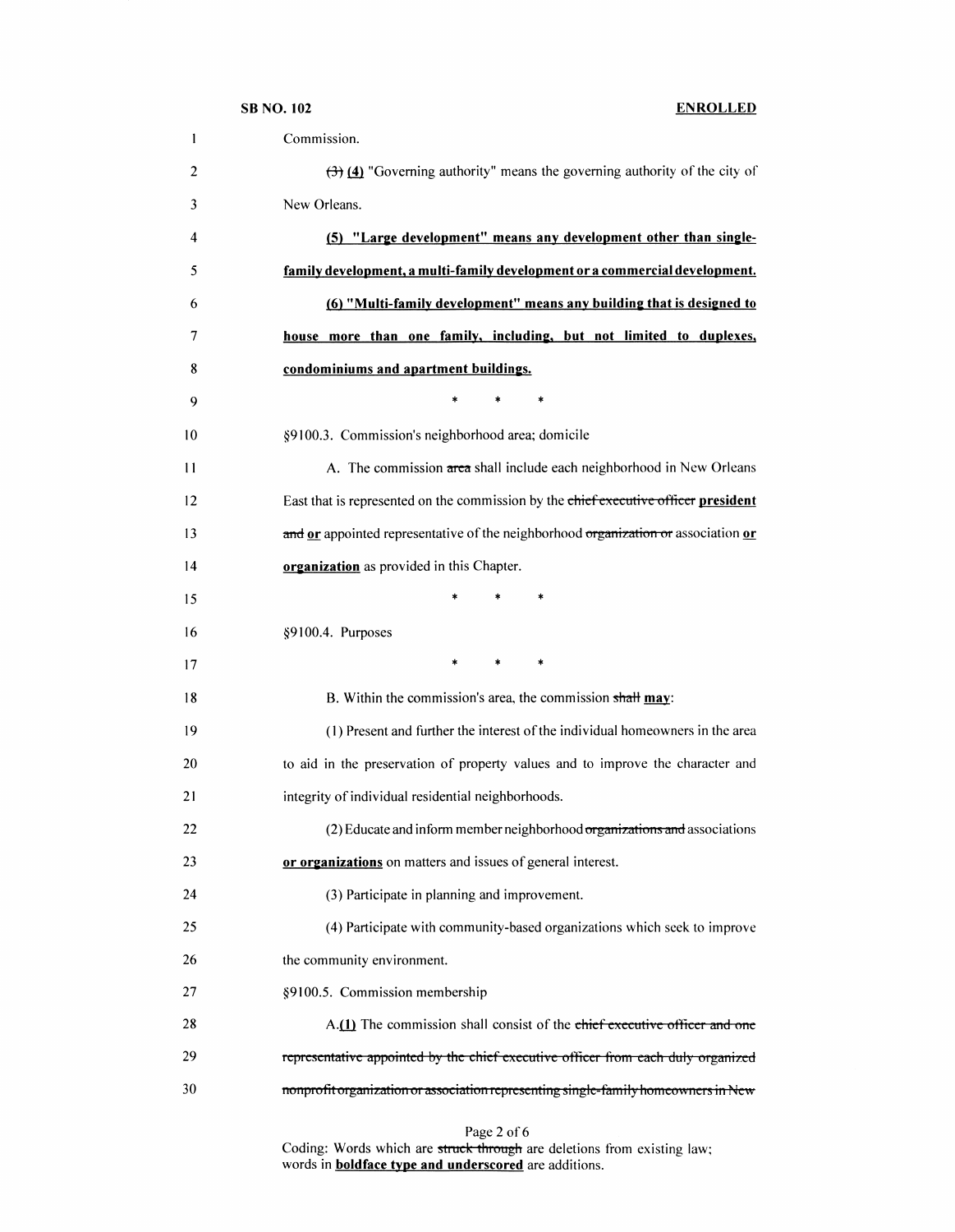|    | <b>SB NO. 102</b><br><b>ENROLLED</b>                                                                |
|----|-----------------------------------------------------------------------------------------------------|
| 1  | Orleans East which requests membership on the commission. president of each                         |
| 2  | neighborhood association or organization within the commission area or an                           |
| 3  | appointed representative of that neighborhood association or organization. The                      |
| 4  | party representing the association or organization must submit an affidavit                         |
| 5  | attesting to their status as president or being an appointed representative from                    |
| 6  | their respective organization or association.                                                       |
| 7  | (2) The commission shall also consist of two at-large members elected                               |
| 8  | from the commission area.                                                                           |
| 9  | B. Each representative appointed by a chief executive officer for membership                        |
| 10 | on the commission shall be an elector of and be domiciled within his respective                     |
| 11 | neighborhood.                                                                                       |
| 12 | E.B. Commission members shall serve without compensation.                                           |
| 13 | D.(1) The term of each commission member who is an appointed                                        |
| 14 | representative of an organization or association shall be two years. A member may                   |
| 15 | be appointed for a succeeding term; however, no such member shall serve more than                   |
| 16 | three consecutive terms.                                                                            |
| 17 | $C.(1)$ The term of each commission member who is a president of a                                  |
| 18 | neighborhood association shall be the same as his term of office for the                            |
| 19 | association that he represents.                                                                     |
| 20 | (2) The term of each commission member who is an appointed                                          |
| 21 | representative of an organization shall be the same as the term of the president                    |
| 22 | of the organization that appointed him.                                                             |
| 23 | (3) The term of each commission member who is an at-large member                                    |
| 24 | shall be two years. Such members shall not be term limited.                                         |
| 25 | $\left(\frac{2}{2}\right)$ D. A commissioner shall serve until his successor has been appointed and |
| 26 | qualified.                                                                                          |
| 27 | $\left(\frac{3}{2}\right)$ E.(1)Any appointed representative member of the commission who           |
| 28 | ceases to be domiciled in his respective neighborhood shall be considered to have                   |
| 29 | resigned, and the position shall be declared vacant.                                                |
| 30 | $\left(\frac{b}{2}\right)$ A vacancy on the commission shall be filled in the manner of the         |

Page 3 of 6

Coding: Words which are <del>struck through</del> are deletions from existing law; words in **boldface type and underscored** are additions.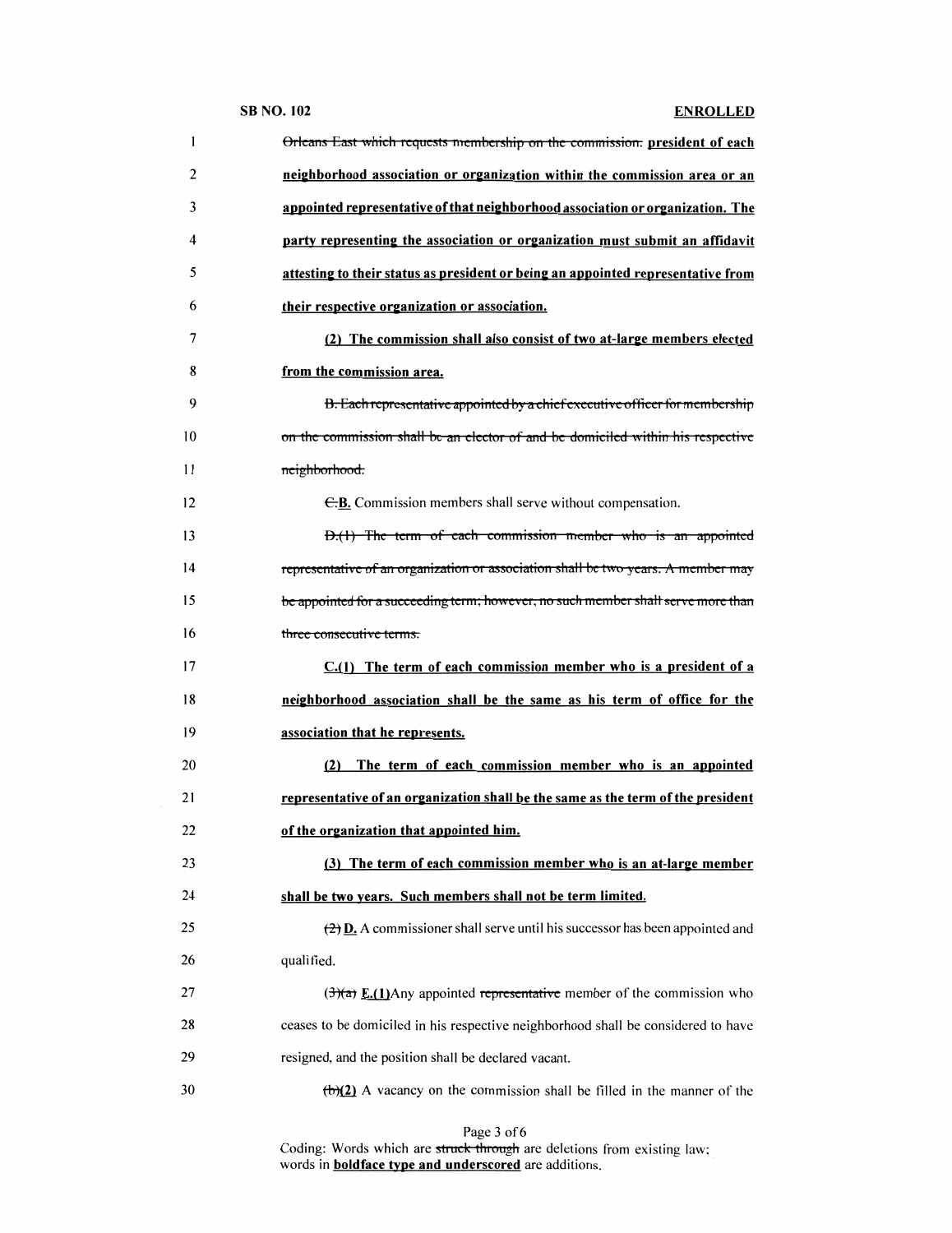|    | <b>SB NO. 102</b><br><b>ENROLLED</b>                                                             |
|----|--------------------------------------------------------------------------------------------------|
| 1  | original appointment for the remainder of the unexpired term.                                    |
| 2  | $\left(\frac{4}{3}\right)$ No elected official in the legislative branch of state government may |
| 3  | serve as a member of the commission.                                                             |
| 4  | $E$ . $E$ . Each commission member shall have a vote at commission meetings.                     |
| 5  | §9100.6. Commission officers                                                                     |
| 6  | A. Annually Every two years, the commission shall elect from its                                 |
| 7  | membership a chairman, vice chairman, secretary, and such other officers as it deems             |
| 8  | appropriate.                                                                                     |
| 9  | $\ast$<br>$\ast$<br>*                                                                            |
| 10 | §9100.7. Commission meetings                                                                     |
| 11 | A. The commission shall hold regular meetings as shall be provided in the                        |
| 12 | bylaws and may hold special meetings at such times and places within the                         |
| 13 | commission's area designed to reasonably accommodate the residents of the area                   |
| 14 | attending the meeting as may be provided in the bylaws. Special meetings may be                  |
| 15 | called by the chairman or by the executive board and shall be called by the chairman             |
| 16 | upon written request of at least ten percent of the total commission membership                  |
| 17 | number of commission members.                                                                    |
| 18 | $\ast$<br>*                                                                                      |
| 19 | C. The presence of at least forty percent of the total commission membership                     |
| 20 | number of commission members shall constitute a quorum for the transaction of                    |
| 21 | business.                                                                                        |
| 22 |                                                                                                  |
| 23 | §9100.9. Executive board                                                                         |
| 24 | $\ast$<br>*                                                                                      |
| 25 | E. The executive board of the commission, with the concurrence of the                            |
| 26 | commission, may hire such staff and other personnel as may be necessary to                       |
| 27 | carry out the directions and instructions of the commission and do other acts                    |
| 28 | as may be directed or authorized by the commission.                                              |
| 29 | $\ast$<br>$\ast$                                                                                 |
| 30 | §9100.11. Advisory authority of commission; official representation                              |

Page 4 of 6 Coding: Words which are struck through are deletions from existing law; words in **boldface type and underscored** are additions.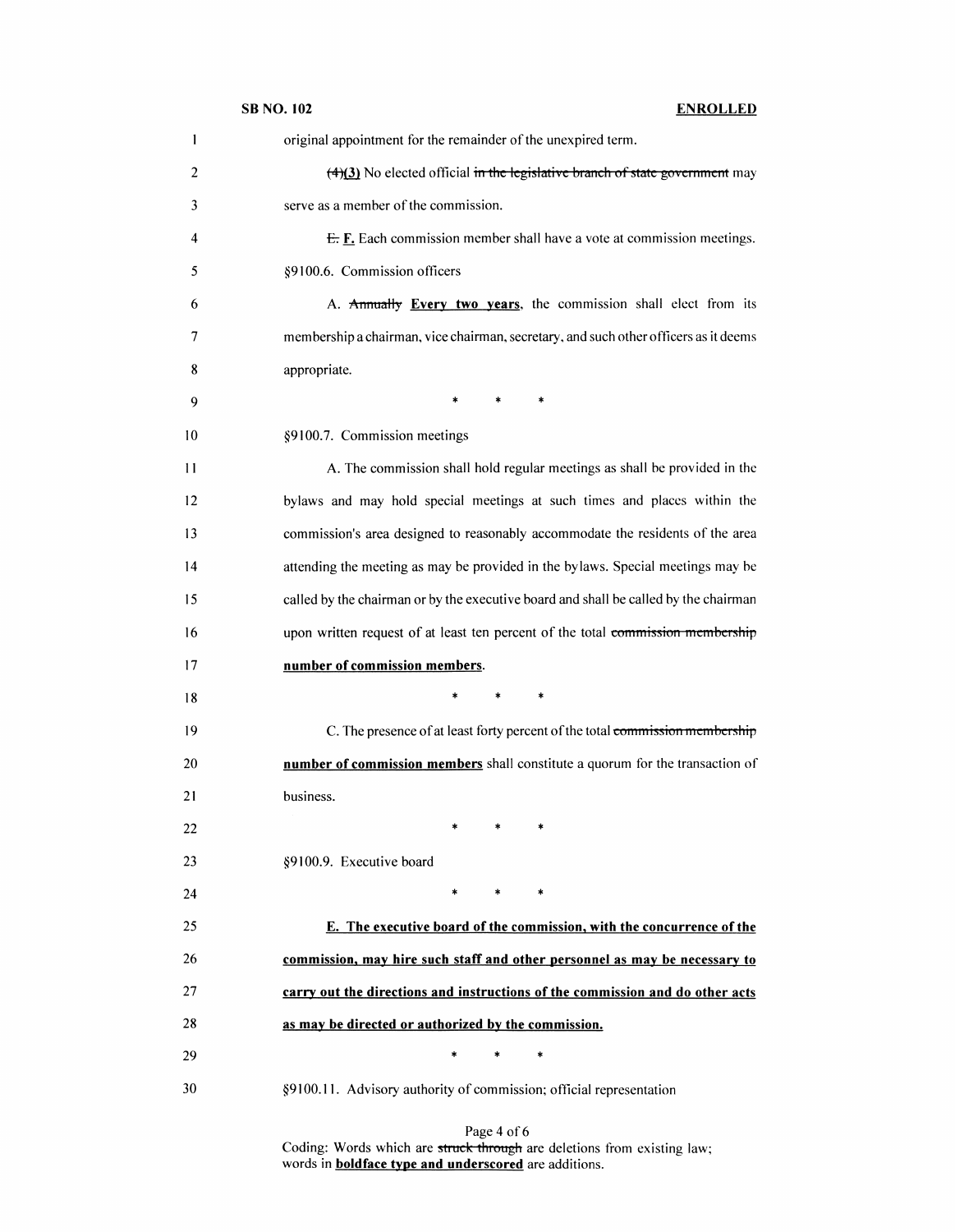## SB NO. 102 ENROLLED

| 1  | A.(1) The commission may advise the governing authority, the mayor, or                   |
|----|------------------------------------------------------------------------------------------|
| 2  | any other agency, department, board, commission, or other entity of local or state       |
| 3  | government with respect to all proposed matters of government policy which affect        |
| 4  | the area, including but not limited to decisions regarding planning, zoning, streets,    |
| 5  | recreation, social services programs, education, health, safety, budget, and sanitation. |
| 6  | (2) For purposes of this Chapter, all notices shall be sent either by email,             |
| 7  | facsimile, or certified mail to the commission's office.                                 |
| 8  | B. No parish or municipal commission or governing authority shall zone                   |
| 9  | or change any existing zoning as to any property within the area without giving          |
| 10 | notice to the commission officers at least fifteen days prior to the date set for        |
| 11 | public hearing on the matter.                                                            |
| 12 | C. The governing authority, mayor, or applicable agency, department,                     |
| 13 | board, commission, or other entity of local or state government shall provide            |
| 14 | notice to the commission officers upon receipt of any application for a building         |
| 15 | permit for a multi-family development, commercial development or a large                 |
| 16 | development within the commission area.                                                  |
| 17 | <b>B.D.</b> The governing authority, mayor, or applicable agency, department.            |
| 18 | board, commission, or other entity of local or state government shall provide at least   |
| 19 | thirty fifteen days written notice to the commission officers of any intent to acquire   |
| 20 | or dispose of immovable property in the area or any intent to change the use of          |
| 21 | property owned or leased by the respective governmental entity in the area.              |
| 22 | $E.E.(1)$ "Proposed government action" as covered by this Chapter includes               |
| 23 | but is not limited to action of the governing authority, the mayor, or any other         |
| 24 | agency, department, board, commission, or other entity of local or state government.     |
| 25 | (2) Each local or state agency, department, board, or commission, prior to               |
| 26 | transmitting to the governing authority or other respective governmental entity any      |
| 27 | proposed revenue bond issuance, or before the formation of any final policy,             |
| 28 | decision, or guidelines with respect to grant applications, comprehensive plans,         |
| 29 | requested or proposed zoning changes, variances, public improvements, licenses, or       |
| 30 | permits affecting the area, the parish budget and goals and priorities, proposed         |

Page 5 of 6

Coding: Words which are <del>struck through</del> are deletions from existing law; words in **boldface type and underscored** are additions.